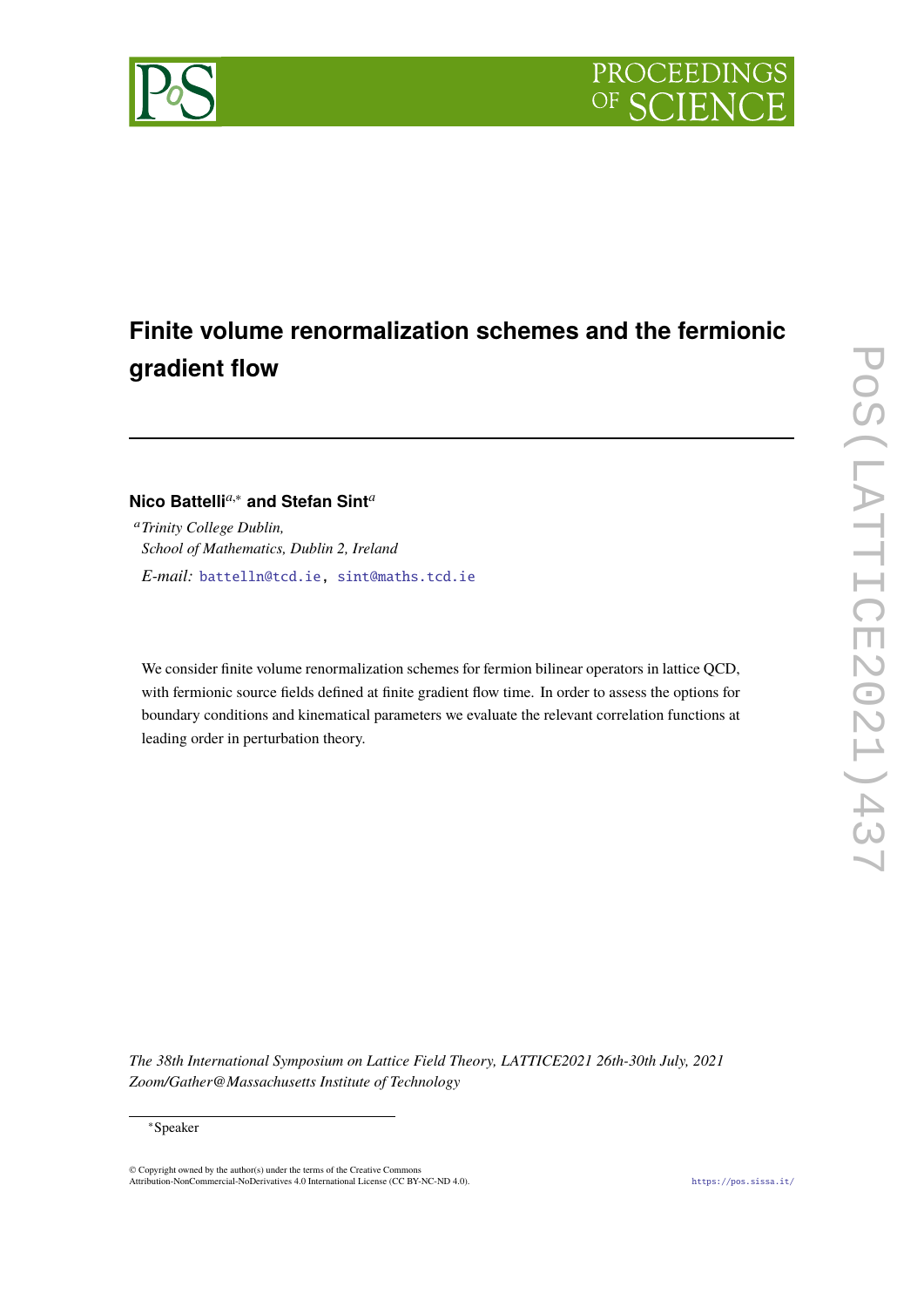#### **Introduction**

Non-perturbative renormalization of composite operators and their matrix elements is best performed by applying the step-scaling method to an intermediate finite volume renormalization scheme [\[1\]](#page-7-0). Matching to low energy physics requires that the finite volume scheme can be accurately evaluated at the bare couplings used in simulations of hadronic physics. In this regime, the gradient flow for the gauge field [\[2\]](#page-7-1) has been essential for recent progress with the strong coupling [\[3\]](#page-7-2), and one may hope for similar benefits when extending the flow to fermion fields [\[4\]](#page-7-3). A natural first application would be the renormalization of quark masses, which, due to the PCAC relation, is tantamount to the renormalization of the pseudoscalar density,  $\overline{\psi}_{\mu}\gamma_5\psi_d$ . One thus requires correlation functions of the pseudoscalar density and some source field with known behaviour under renormalization. A known solution are SF boundary source fields [\[5\]](#page-7-4) and these have been used extensively, cf. [\[6\]](#page-7-5) for a recent reference. However, one may hope that the fermion flow provides alternative source fields which allow for better precision in the matching to hadronic physics. For a first attempt in this direction, using a finite volume scheme on a hyper-torus, cf. [\[7\]](#page-7-6). Here we use Schrödinger Functional (SF) and chirally rotated SF boundary conditions ( $\chi$ SF) [\[8\]](#page-7-7) for the fundamental fields and consider different definitions of the fermionic flow. We present some results at leading order of perturbation theory, in particular we identify a set-up and parameter choices with reasonably small cutoff effects.

This report is organized as follows. In Sect. 1 we first recall some general properties of the gradient flow and its renormalization properties, for both gauge and quark fields. We then discuss possible set-ups for the fermion flow. In Sect. 2 we give some preliminary results at leading perturbative order, and we present tentative conclusions in Sect. 3.

#### **1. Renormalization conditions for composite operators**

#### **1.1 Gradient flow for gauge and fermion fields**

The gradient flow defines gauge and fermion fields,  $B_u(t, x)$ ,  $\chi(t, x)$  and  $\overline{\chi}(t, x)$  as functions of the flow time  $t \geq 0$ , with the fundamental fields of QCD serving as initial values,

$$
B_{\mu}(t,x)|_{t=0} = A_{\mu}(x), \qquad \chi(t,x)|_{t=0} = \psi(x), \qquad \overline{\chi}(t,x)|_{t=0} = \overline{\psi}(x), \tag{1}
$$

As for the gauge fields, the gradient flow differential equations take the form (in the continuum notation)[\[2\]](#page-7-1)

$$
\partial_t B_\mu = D_\nu G_{\nu\mu}, G_{\mu\nu} = \partial_\mu B_\nu - \partial_\nu B_\mu + [B_\mu, B_\nu], \qquad D_\mu = \partial_\mu + [B_\mu, \cdot],
$$
\n(2)

while for quark fields the simplest choice is [\[4\]](#page-7-3)

<span id="page-1-0"></span>
$$
\partial_t \chi = \Delta \chi \,, \qquad \partial_t \overline{\chi}^{\dagger} = \Delta \overline{\chi}^{\dagger}, \qquad \Delta = D_{\mu} D_{\mu} \,, \quad D_{\mu} = \partial_{\mu} + B_{\mu} \,. \tag{3}
$$

Here the notation  $\overline{\chi}^{\dagger}$  indicates hermitian conjugation of the row-vector  $\overline{\chi}$  in colour and spinor<br>grace. All flam agreeting heigh flat and spin the flam time derivative the flamed fields are unimply space. All flow equations being first order in the flow time derivative, the flowed fields are uniquely determined by their initial value at  $t = 0$ .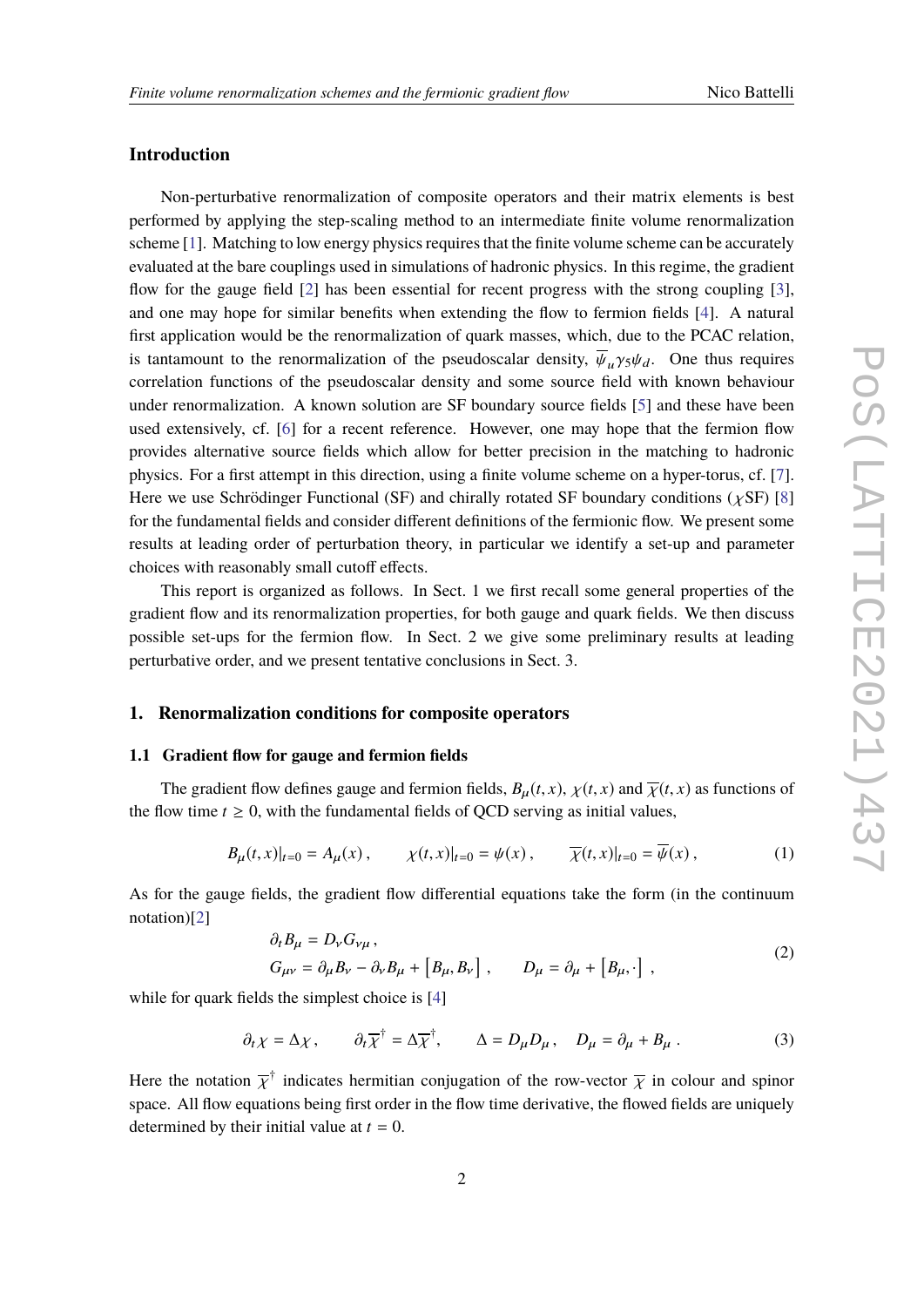The main interest in finite flow time observable derives from their simple renormalization properties. In particular, composite gauge invariant fields, polynomial in  $B<sub>u</sub>(t, x)$  and its derivatives, are renormalized once the underlying theory, defined as a path integral over the fundamental fields, is renormalized as usual [\[9\]](#page-7-8). If the fermion fields  $\chi$  and  $\overline{\chi}$  are included, the composite field receives the same (*t*-independent) multiplicative renormalization factor,

$$
\chi = Z_{\chi}^{-1/2} \chi_{\mathbb{R}}, \qquad \overline{\chi} = Z_{\chi}^{-1/2} \overline{\chi}_{\mathbb{R}}, \tag{4}
$$

for each of the fermion fields it contains [\[4\]](#page-7-3). Note that this renormalization factor is gauge invariant and completely unrelated to the (gauge dependent) wave function renormalization of fundamental quark fields.

The conventional fermion flow equations are based on the covariant Laplacian operator and thus are the same for all spin components of the fermion fields. Replacing the Laplacian by the square of the Dirac operator,

$$
\Delta = D_{\mu} D_{\mu} \longrightarrow \gamma_{\mu} D_{\mu} \gamma_{\nu} D_{\nu} = D_{\mu} D_{\mu} + \frac{1}{4} [\gamma_{\mu}, \gamma_{\nu}] G_{\mu\nu}, \qquad (5)
$$

introduces an additional, spin-dependent Pauli term. This option was mentioned by Lüscher as a possible choice [\[4\]](#page-7-3) but not further explored. More recently, Boers [\[10\]](#page-7-9) extended the perturbative analysis to include this case and confirmed that the renormalization properties of flow observables remain qualitatively unchanged.

On the lattice with Wilson fermions, the (unimproved) Wilson-Dirac operator takes the form

$$
D_W = \sum_{\mu=0}^{3} \left\{ \gamma_\mu \left( \frac{\nabla_\mu + \nabla_\mu^*}{2} \right) - \frac{a}{2} \nabla_\mu^* \nabla_\mu \right\} , \qquad (6)
$$

with  $\gamma_{\mu}$  the gamma matrices, and  $\nabla_{\mu}$  and  $\nabla_{\mu}^*$  the forward and backward lattice derivatives, respectively. On the lattice, the modified formionic flow constitues that take form tively. On the lattice, the modified fermionic flow equations then take the form

<span id="page-2-0"></span>
$$
\partial_t \chi = D_W^{\dagger} D_W \chi \,, \qquad \partial_t \overline{\chi}^{\dagger} = D_W D_W^{\dagger} \overline{\chi}^{\dagger} \,, \tag{7}
$$

In infinitely extended, continuous space-time and to lowest perturbative order (without background gauge field), Eqs. [\(7\)](#page-2-0) and [\(3\)](#page-1-0) become the same. This may change in a finite volume set-up where it depends on the choice of boundary conditions.

#### **1.2 Boundary conditions for the fields**

We now consider a finite space-time volume  $L^3 \times T$ , with extent *L* in all spatial directions and Euclidean time extent *T*. Boundary conditions for all fields need to be specified. For the gauge fields (both fundamental and at finite flow time), we impose Schrödinger Functional (SF) boundary conditions for definiteness [\[5\]](#page-7-4), but open or mixed SF and open boundary conditions would be options, too. Note that these differences would not affect our leading order results for the fermionic correlation functions.

For the fundamental fermion fields we use SF boundary conditions, i.e. Dirichlet boundary conditions are imposed on half of the spinor components at  $x_0 = 0$  and the other half at  $x_0 = T$ 

$$
P_{+}\psi(x)|_{x_{0}=0}=0, \quad P_{-}\psi(x)|_{x_{0}=T}=0, \quad P_{\pm}=\frac{1}{2}(\mathbb{1}\pm\gamma_{0}),
$$
  

$$
\overline{\psi}(x)P_{-}|_{x_{0}=0}=0, \quad \overline{\psi}(x)P_{+}|_{x_{0}=T}=0.
$$
 (8)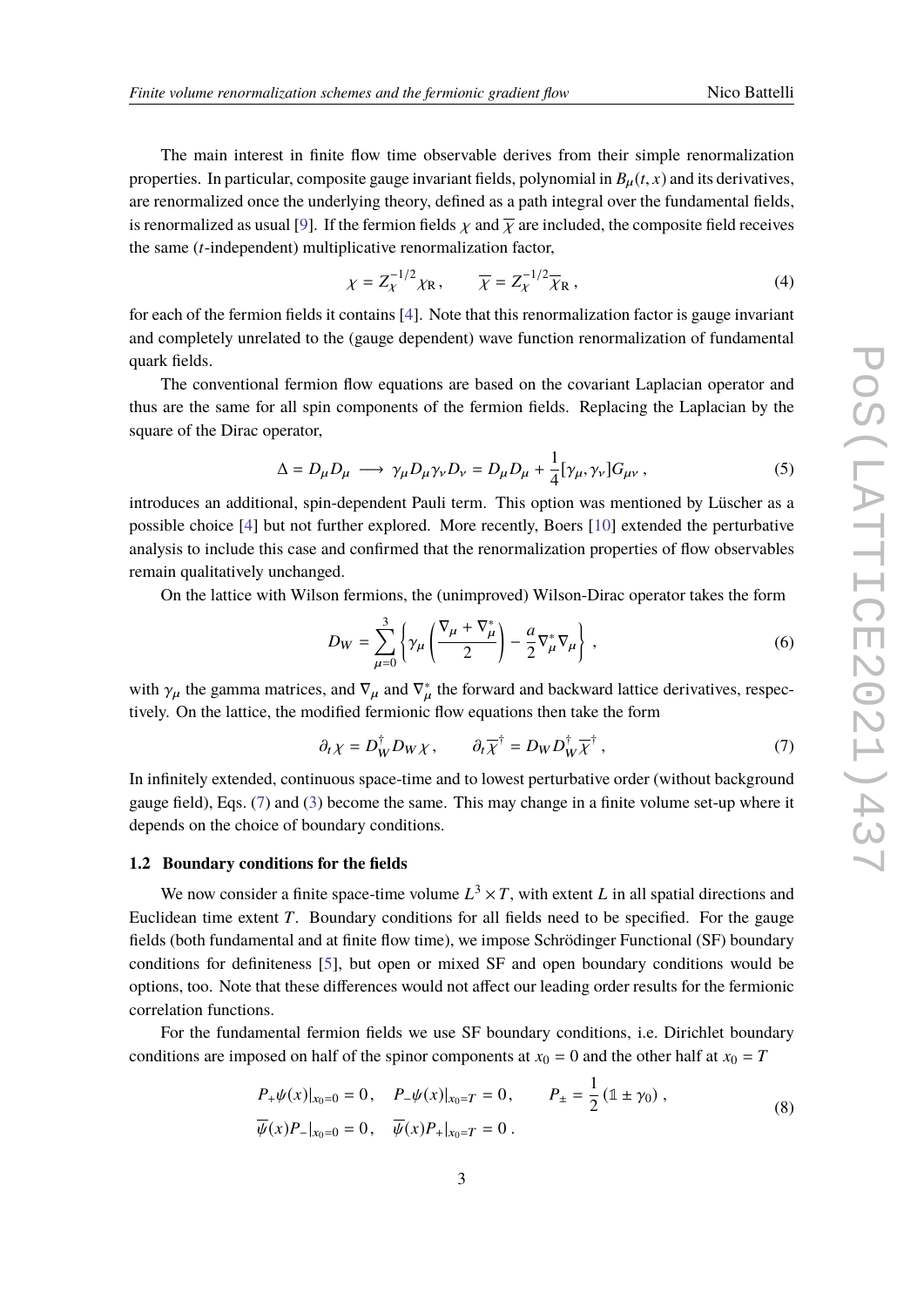This is consistent with the fact that, at the classical level, the fermion fields satisfy the Dirac equation, which is first order in Euclidean time. However, the flowed fermion fields,  $\chi$  and  $\bar{\chi}$ , satisfy equations [\(3\)](#page-1-0) and [\(7\)](#page-2-0) which are second order in Euclidean time. Hence Dirichlet boundary conditions for all components at the Euclidean time boundaries would then seem a natural choice,

$$
\chi(t,x)|_{x_0=0} = 0 = \chi(t,x)|_{x_0=T}, \qquad \overline{\chi}(t,x)|_{x_0=0} = 0 = \overline{\chi}(t,x)|_{x_0=T} . \tag{9}
$$

However, there are many other options. In particular, when defining the flow equation with the same finite volume Wilson-Dirac operator as the one for the fundamental fermions, the boundary conditions for  $\chi$  and  $\overline{\chi}$  become a mixture of Dirichlet and Neumann conditions, i.e. one obtains Dirichlet conditions for the same spinor components as for  $\psi$  and  $\overline{\psi}$ , whereas the complementary components satisfy Neumann conditions [\[5\]](#page-7-4).

Furthermore, on the lattice with an even number  $N_f$  of Wilson fermions, there exists an alternative formulation of the Schrödinger functional, the chirally rotated SF ( $\chi$ SF). While its continuum limit is equivalent to the standard SF, the  $\chi$ SF has the technical advantage of being compatible with automatic  $O(a)$  improvement. In the following we will use the  $\chi$ SF, as it also simplifies the lowest order calculation of the basic 2-point function for the flowed fermion fields. Hence we consider isospin doublets  $\psi$ ,  $\overline{\psi}$  for up and down quark. The *x*SF b.c.'s read [\[8\]](#page-7-7)

$$
\tilde{Q}_{+}\psi(x)|_{x_{0}=0} = 0, \quad \tilde{Q}_{-}\psi(x)|_{x_{0}=T} = 0, \quad \tilde{Q}_{\pm} = \frac{1}{2} \left( \mathbb{1} \pm i\gamma_{0}\gamma_{5}\tau^{3} \right), \n\overline{\psi}(x)\tilde{Q}_{-}|_{x_{0}=0} = 0, \quad \overline{\psi}(x)\tilde{Q}_{+}|_{x_{0}=T} = 0.
$$
\n(10)

and the Pauli matrix  $\tau^3$  acts on the flavour indices of the doublets. Using the flow equations with the  $\sqrt{SL}$  boundary conditions for both the the  $\chi$ SF Wilson-Dirac operator automatically implements the  $\chi$ SF boundary conditions for both  $\psi$ and  $\chi$  fields, with additional Neumann conditions for the complementary components of  $\chi$  and  $\overline{\chi}$ .

#### **1.3 Definition of renormalization factors**

We now define correlation functions of quark bilinear fields

$$
O_{\Gamma}^{ij}(x) = \overline{\psi}_i(x)\Gamma\psi_j(x),\tag{11}
$$

where  $\Gamma$  is a product of  $\gamma$ -matrices, with  $\Gamma = \gamma_5$  corresponding to the pseudoscalar density. The flavour assignments  $i \neq j$  correspond to flavour non-singlet operators. In order to define a non-trivial correlation function the source field needs to match the flavour structure. We define

$$
Q_{\Gamma}^{ij}(t,x) = \overline{\chi}_i(t,x)\Gamma \chi_j(t,x), \qquad (12)
$$

which allows us to define the (unrenormalized) correlation functions

$$
C[\Gamma](x,t;y) = \langle Q_{\Gamma}^{ij}(t,x)Q_{\Gamma}^{ji}(y)\rangle ,\qquad(13)
$$

and similar ones with both fields at finite flow time

$$
D[\Gamma](x, s; y, t) = \langle Q_{\Gamma}^{ij}(s, x) Q_{\Gamma}^{ji}(t, y) \rangle, \qquad (14)
$$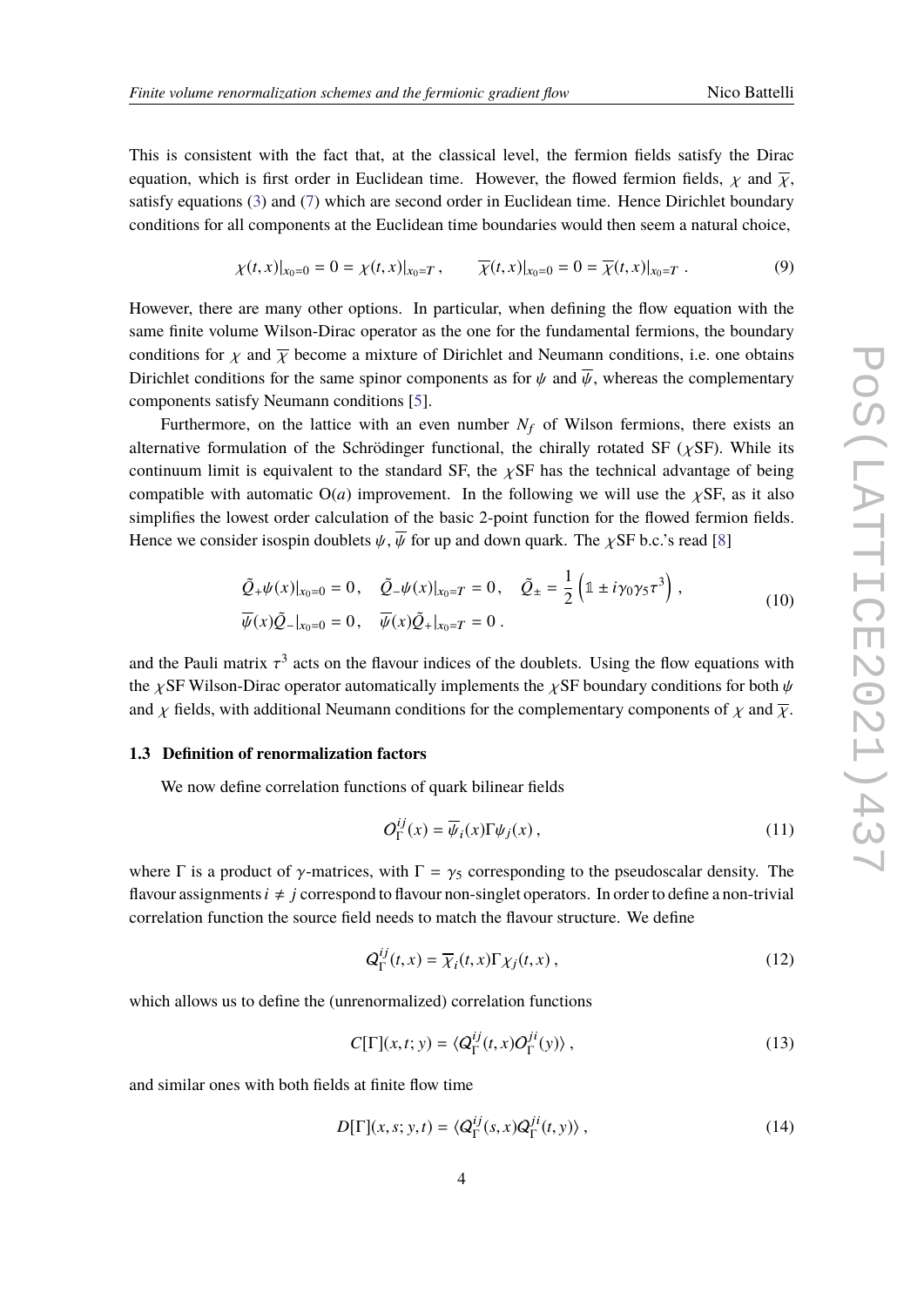In order to obtain renormalized correlation functions we introduce the renormalized composite fields

$$
\left(O_{\Gamma}^{ij}(x)\right)_{\mathbf{R}} = Z_{O_{\Gamma}} O_{\Gamma}^{ij}(x) ,\qquad(15)
$$

The source fields at non zero flow time renormalize with the square of  $Z_{\chi}^{1/2}$  as they contain two forming fields ( $\chi$   $Z_{\chi}^{1/2}$  and and some for  $\Box$  M and some smaller describing fractions fermion fields ( $\chi_{\text{R}} = Z_{\chi}^{1/2} \chi$  and analogously for  $\overline{\chi}$ ) [\[4\]](#page-7-3). Hence, renormalized correlation functions take the form,

$$
C_{\mathsf{R}}[\Gamma](x,t;y) = Z_{O_{\Gamma}}Z_{\chi}C[\Gamma](x,t;y), \qquad D_{\mathsf{R}}[\Gamma](x,s;y,t) = Z_{\chi}^{2}D[\Gamma](x,s;y,t), \qquad (16)
$$

and renormalization conditions are typically obtained by equating such renormalized correlation functions with their tree-level expression. Obviously, there are now various options to obtain  $Z_{O<sub>0</sub>}$ by taking appropriate ratios of correlation functions.

Before doing this, we make some further choices. First, we use translation invariance in the spatial directions and sum over **x**. Second we set  $s = t$  and render the correlation function dimensionless by multiplying with the appropriate power of the flow time *t*, viz.

$$
g_{\Gamma}(x_0, y_0; t) = t^{3/2} a^3 \sum_{\mathbf{x}} C[\Gamma](x, t; y), \qquad d_{\Gamma}(x_0, y_0; t) = t^{3/2} a^3 \sum_{\mathbf{x}} D[\Gamma](x, t; y, t), \qquad (17)
$$

Now ratios of the type  $g/$ *d* renormalize with just the single renormalization factor,  $Z_{O_{\Gamma}}$ . Similarly, ratios like  $g_{\Gamma_1}/g_{\Gamma_2}$  renormalize with the corresponding ratio of *Z*-factors. This also determines the desired *Z*-factor provided the other is either trivial or known. This is the case for those quark bilinears which are Noether currents of chiral and flavour symmetry. With Wilson fermions, the point-split vector current is exactly conserved and has  $Z_{\overline{V}} = 1$ , and both, the axial and the vector current renormalization constants for local currents can be very accurately measured e.g. within the  $\chi$ SF framework [\[11\]](#page-7-10).

In order to define a renormalization scheme it remains to fix any remaining parameters. In particular, all dimensionful parameters must be taken in a fixed proportion to a single scale, taken to be *L*, the extent of the space-time volume. The dimensionful parameters to be fixed are then  $T, x_0, y_0$  and the flow time *t*. We thus consider two types of renormalization conditions for a quark bilinear  $O_{\Gamma}$ ,

<span id="page-4-0"></span>
$$
i) \t Z_{O_{\Gamma}} \times \left[ \frac{g_{\Gamma}}{\sqrt{d_{\Gamma}}} \right]_{T=L, x_0=y_0=T/2, \sqrt{8t}=cL} = \left[ \frac{g_{\Gamma}}{\sqrt{d_{\Gamma}}} \right]_{T/L=1, x_0=y_0=T/2, \sqrt{8t}=cL}^{\text{tree level}},
$$
  
\n
$$
ii) \t \frac{Z_{O_{\Gamma}}}{Z_{O_{\Gamma'}}} \times \left[ \frac{g_{\Gamma}}{g_{\Gamma'}} \right]_{T=L, x_0=y_0=T/2, \sqrt{8t}=cL} = \left[ \frac{g_{\Gamma}}{g_{\Gamma'}} \right]_{T/L=1, x_0=y_0=T/2, \sqrt{8t}=cL}^{\text{tree level}},
$$
\n
$$
(18)
$$

Note that the right hand sides are the corresponding tree-level expression, obtained at  $g_0^2 = 0$ . In the second type of conditions it is understood that one of the operators at  $t = 0$  is either the isovector current ( $\Gamma' = \gamma_k$ ) or the axial vector current ( $\Gamma' = \gamma_k \gamma_5$ ), such that their *Z*-factor is known. The *Z*-factor is known. The *Z*-factor determined from these groups institutions and it is not different as the parame factors determined from these renormalization conditions still depend on the parameter  $c = \sqrt{8t}/L$ , and thus define a 1-parameter family of renormalziation schemes for the quark bilinear  $O_{\Gamma}$ .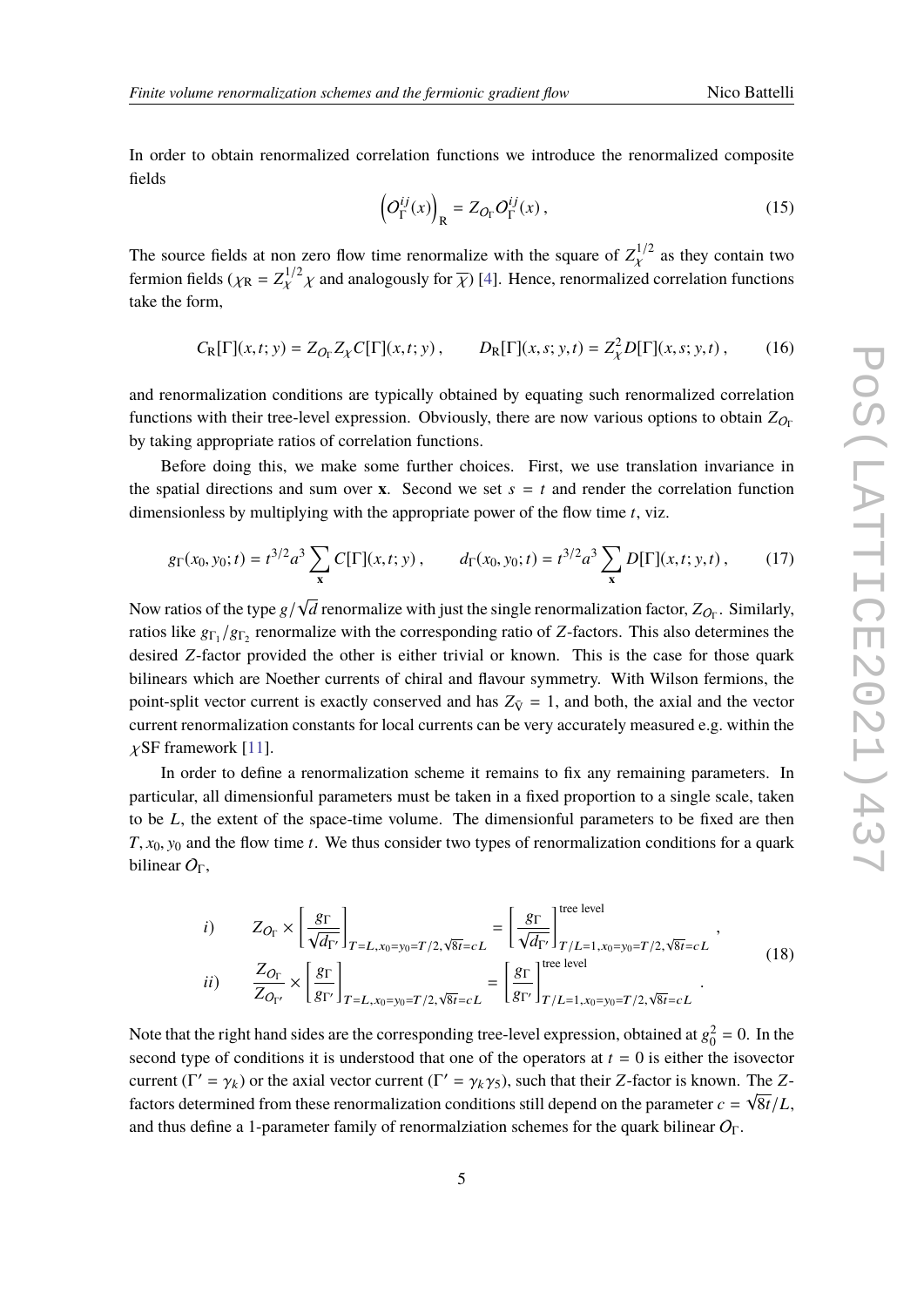#### **2. The pseudoscalar density as a test case**

For definiteness we now specialize to  $\Gamma = \gamma_5$ , i.e. the pseudoscalar density with renormalization factor  $Z_P$  which is related to the quark mass renormalization. We have evaluated the lowest order (tree-level) expressions, using the  $\chi$ SF Wilson Dirac operator both for fundamental and flowed fermion fields. In this way, the orbifold technique very much simplifies the computation of the flowed fermion propagator in time-momentum representation and the correlation function is then easily evaluated. At this point we note that the right hand sides in Eqs [\(18\)](#page-4-0) are, by definition, taken equal to the tree-level expression. This means that we would obtain  $Z_P = 1$  by definition in all cases. In order to study the cutoff effects at the lowest order we therefore agree to take the continuum limit  $a/L \rightarrow 0$  of the right hand sides in Eqs.[\(18\)](#page-4-0). For the axial current, we set  $Z_A = 1$ at tree-level, while for the conserved (point-split) vector current  $Z_{\tilde{V}} = 1$  holds exactly.

#### **2.1 Numerical set-up**

We used lattice sizes  $\frac{T}{a} \times (\frac{L}{a})$  $\left(\frac{L}{a}\right)^3$ , with aspect ratio  $\rho = \frac{T}{L}$  $\frac{T}{L} = 1$ , and even  $L/a$  ranging from 8 to 64. We set  $x_0 = y_0 = T/2$  and the remaining free parameter, the flow time parameter was chosen from  $c \in \{0.3, 0.35, 0.4, 0.45, 0.5\}.$ 

In Figures [1a](#page-5-0) and [1b](#page-5-1) we show the continuum limit of the second (i.e. "ii")) definition from [\(18\)](#page-4-0) using the axial, the local and point-split vector currents, and in the Figure [2](#page-6-0) the definition "i" which makes use of the pseudo-scalar density. By comparing all these three plots we can see the same quadratic behaviour of the cut-off effects but for fixed values of *a*/*L* there is an evident difference in the order of magnitude, which makes the last picture with the pseudo scalar current the best candidate for a suitable finite volume renormalization scheme so far.

<span id="page-5-0"></span>

<span id="page-5-1"></span>

Keeping the value of  $c = 0.3$  fixed in the renormalization condition of type "i" (Figure [2\)](#page-6-0), we now investigate how large are the changes in the cut off effects of  $Z_P$  if we change the definition of the flow. We keep  $\chi$ SF boundary conditions for the flowed fermion fields and consider the differences between the Laplacian definition of the flow [\(3\)](#page-1-0), the one with the Wilson-Dirac operator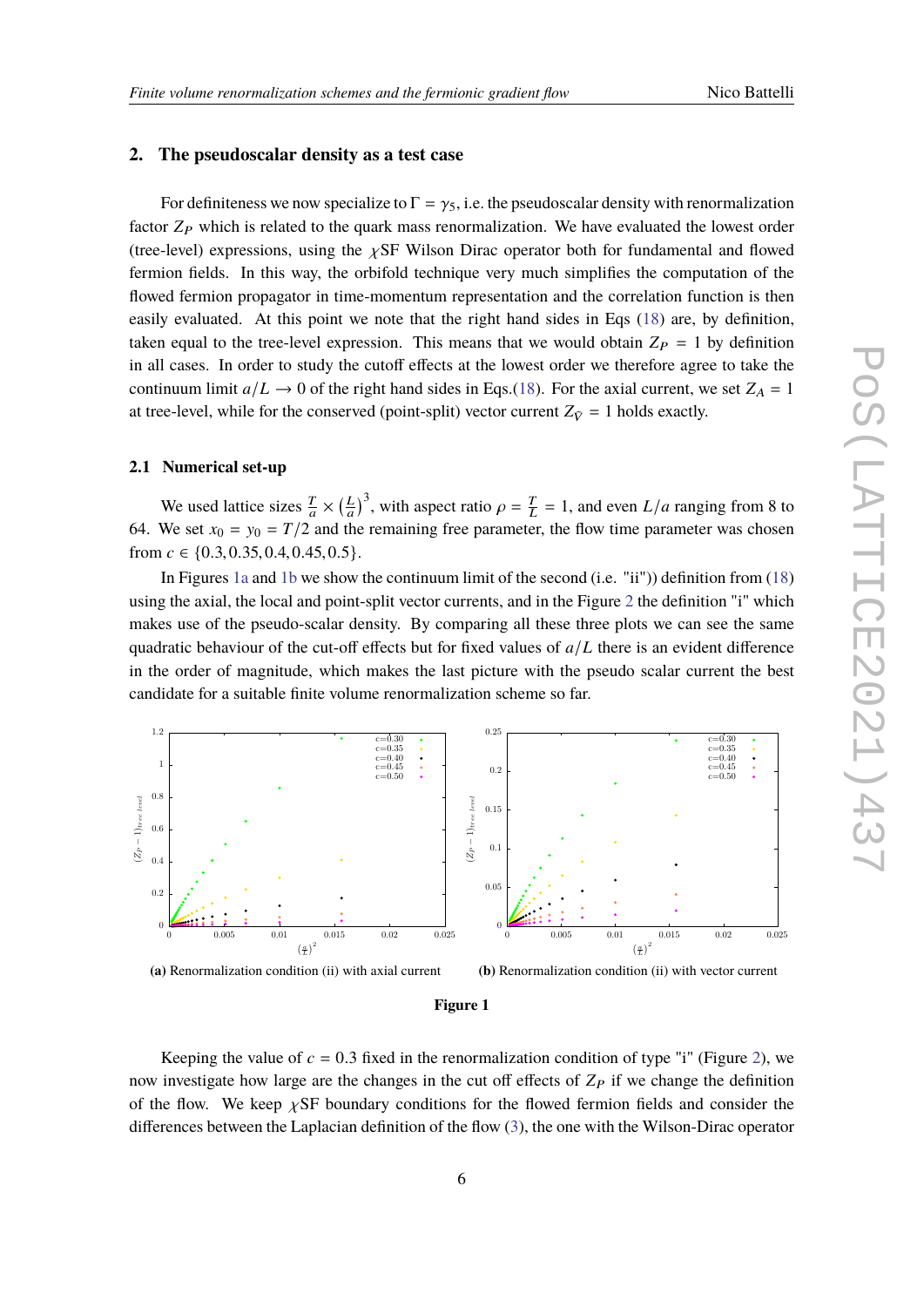<span id="page-6-0"></span>

**Figure 2:** Renormalization condition (i) with pseudo-scalar density

[\(7\)](#page-2-0) and an  $O(a^2)$  improved Laplacian:

$$
\Delta_I = \sum_{\mu=0}^{3} \nabla_{\mu}^* \nabla_{\mu} \left( 1 - \frac{a^2}{12} \nabla_{\mu}^* \nabla_{\mu} \right) , \quad \Delta_I \xrightarrow{a \to 0} \Delta^{\text{cont}} + O(a^4) . \tag{19}
$$

<span id="page-6-1"></span>The results are shown in Figure [3.](#page-6-1)





### **3. Conclusions and further prospects**

We have considered a few options for finite volume renormalization schemes for fermion bilinear operators, including the pseudoscalar density as required for the renormalization of quark masses. As a first quality criterion, we have evaluated the cutoff effects at tree level. These vary considerable but there are clearly options where they are reasonably small, say, a few percent at most on the smaller lattices. We are currently implementing different versions of the fermion flow in a simulation program and hope to soon perform tests in the quenched approximation. It remains to be seen whether the fermionic gradient flow can provide an interesting improvement over the current status based on the standard SF schemes.